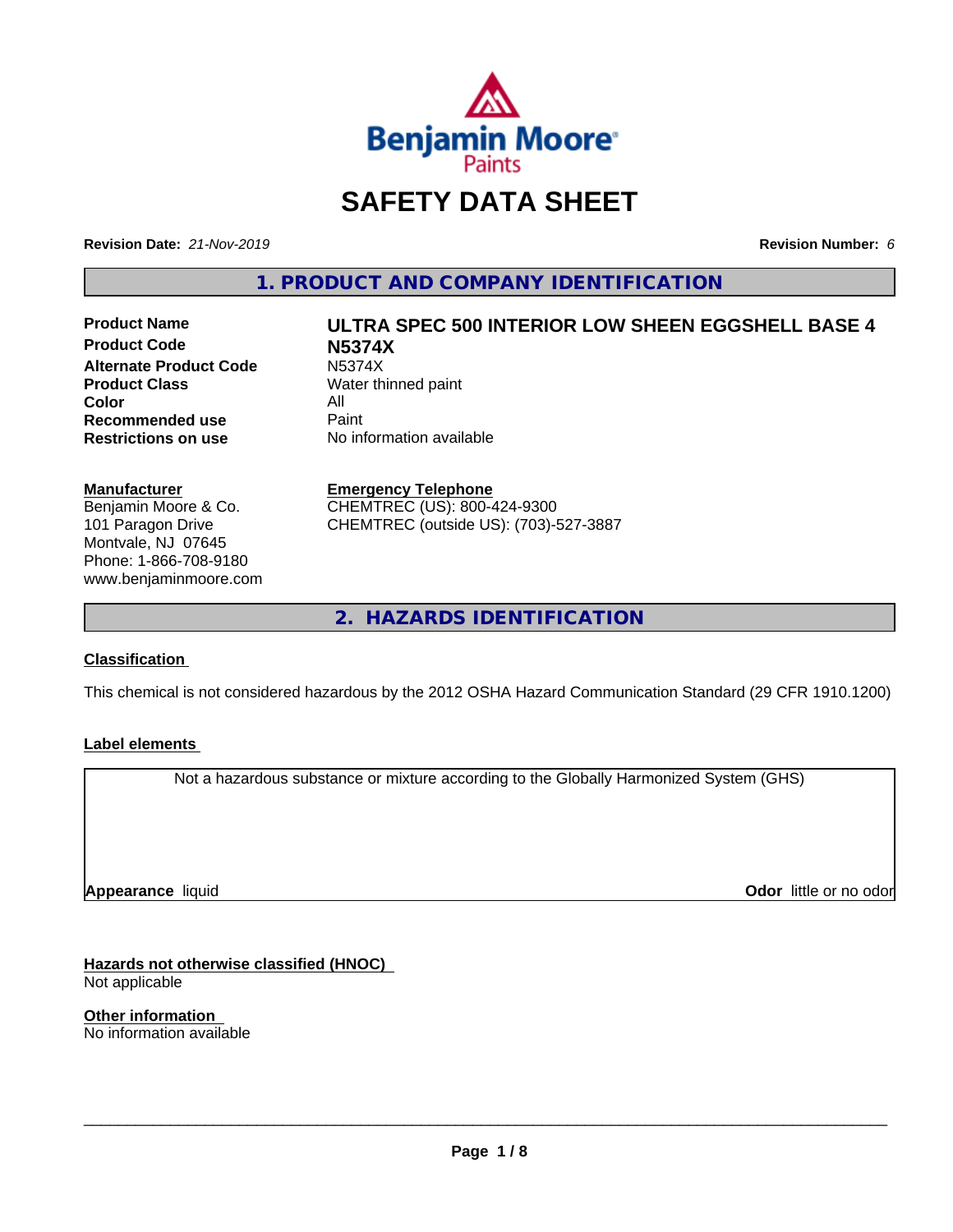#### **3. COMPOSITION INFORMATION ON COMPONENTS**

| <b>Chemical name</b> | CAS No.<br>r٨                                         | <br>$\sim$<br>.√eiqht-'<br>- 70 |
|----------------------|-------------------------------------------------------|---------------------------------|
| ∟imestone            | $\sim$<br>1317<br>$\overline{\phantom{a}}$<br>' -ხხ-ა | ററ<br>. .<br>∽<br>∠⊾<br>◡       |
| , calcined<br>Kaolin | ^^7^<br>.04-41-1                                      |                                 |

|                                                  | 4. FIRST AID MEASURES                                                                                    |
|--------------------------------------------------|----------------------------------------------------------------------------------------------------------|
| <b>General Advice</b>                            | No hazards which require special first aid measures.                                                     |
| <b>Eye Contact</b>                               | Rinse thoroughly with plenty of water for at least 15 minutes and consult a<br>physician.                |
| <b>Skin Contact</b>                              | Wash off immediately with soap and plenty of water while removing all<br>contaminated clothes and shoes. |
| <b>Inhalation</b>                                | Move to fresh air. If symptoms persist, call a physician.                                                |
| Ingestion                                        | Clean mouth with water and afterwards drink plenty of water. Consult a physician<br>if necessary.        |
| <b>Most Important</b><br><b>Symptoms/Effects</b> | None known.                                                                                              |
| <b>Notes To Physician</b>                        | Treat symptomatically.                                                                                   |
|                                                  |                                                                                                          |

**5. FIRE-FIGHTING MEASURES**

| <b>Suitable Extinguishing Media</b>                                              | Use extinguishing measures that are appropriate to local<br>circumstances and the surrounding environment.                                   |
|----------------------------------------------------------------------------------|----------------------------------------------------------------------------------------------------------------------------------------------|
| Protective equipment and precautions for firefighters                            | As in any fire, wear self-contained breathing apparatus<br>pressure-demand, MSHA/NIOSH (approved or equivalent)<br>and full protective gear. |
| <b>Specific Hazards Arising From The Chemical</b>                                | Closed containers may rupture if exposed to fire or<br>extreme heat.                                                                         |
| Sensitivity to mechanical impact                                                 | No.                                                                                                                                          |
| Sensitivity to static discharge                                                  | No.                                                                                                                                          |
| <b>Flash Point Data</b><br>Flash point (°F)<br>Flash Point (°C)<br><b>Method</b> | Not applicable<br>Not applicable<br>Not applicable                                                                                           |
| <b>Flammability Limits In Air</b>                                                |                                                                                                                                              |
| Lower flammability limit:<br><b>Upper flammability limit:</b>                    | Not applicable<br>Not applicable                                                                                                             |
|                                                                                  |                                                                                                                                              |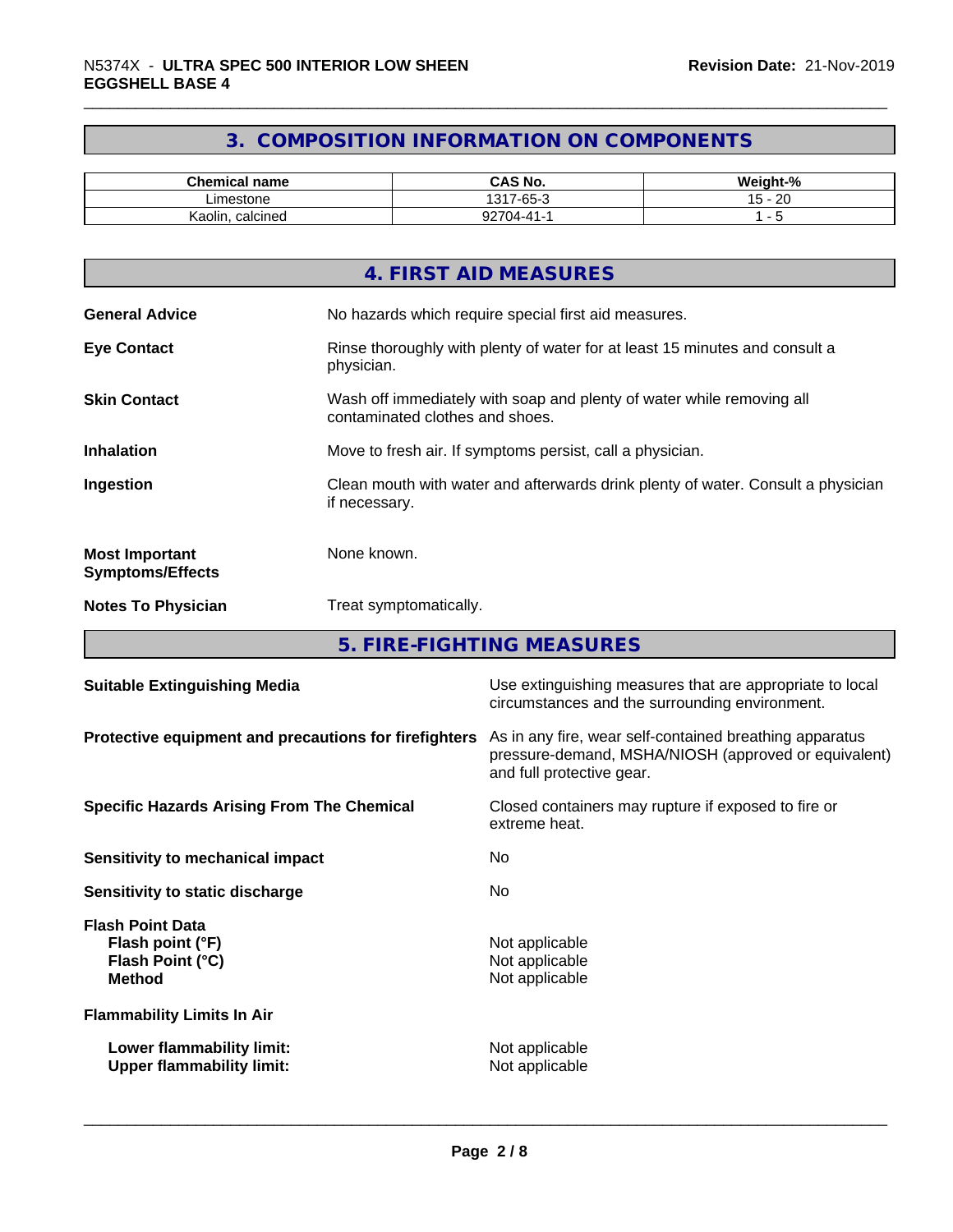| <b>NFPA</b>        | Health: | <b>Flammability: 0</b> | <b>Instability: 0</b> | <b>Special: Not Applicable</b> |
|--------------------|---------|------------------------|-----------------------|--------------------------------|
| <b>NFPA Legend</b> |         |                        |                       |                                |

#### 0 - Not Hazardous

- 1 Slightly
- 2 Moderate
- 3 High
- 4 Severe

*The ratings assigned are only suggested ratings, the contractor/employer has ultimate responsibilities for NFPA ratings where this system is used.*

*Additional information regarding the NFPA rating system is available from the National Fire Protection Agency (NFPA) at www.nfpa.org.*

#### **6. ACCIDENTAL RELEASE MEASURES**

| <b>Personal Precautions</b>      | Avoid contact with skin, eyes and clothing. Ensure adequate ventilation.                                                                                                         |  |  |
|----------------------------------|----------------------------------------------------------------------------------------------------------------------------------------------------------------------------------|--|--|
| <b>Other Information</b>         | Prevent further leakage or spillage if safe to do so.                                                                                                                            |  |  |
| <b>Environmental precautions</b> | See Section 12 for additional Ecological Information.                                                                                                                            |  |  |
| <b>Methods for Cleaning Up</b>   | Soak up with inert absorbent material. Sweep up and shovel into suitable<br>containers for disposal.                                                                             |  |  |
|                                  | 7. HANDLING AND STORAGE                                                                                                                                                          |  |  |
| Handling                         | Avoid contact with skin, eyes and clothing. Avoid breathing vapors, spray mists or<br>sanding dust. In case of insufficient ventilation, wear suitable respiratory<br>equipment. |  |  |
| <b>Storage</b>                   | Keep container tightly closed. Keep out of the reach of children.                                                                                                                |  |  |
| <b>Incompatible Materials</b>    | No information available                                                                                                                                                         |  |  |

#### **8. EXPOSURE CONTROLS/PERSONAL PROTECTION**

#### **Exposure Limits**

| <b>Chemical name</b> | <b>ACGIH TLV</b> | <b>OSHA PEL</b>                    |
|----------------------|------------------|------------------------------------|
| Limestone<br>.       | N/E              | <b>TWA</b><br>⊤ma/m∘ -             |
|                      |                  | TWA<br>ີວ mg/m <sup>∢</sup><br>. . |

#### **Legend**

ACGIH - American Conference of Governmental Industrial Hygienists Exposure Limits OSHA - Occupational Safety & Health Administration Exposure Limits N/E - Not Established

**Engineering Measures** Ensure adequate ventilation, especially in confined areas.

#### **Personal Protective Equipment**

| <b>Eye/Face Protection</b>    | Safety glasses with side-shields.                                        |
|-------------------------------|--------------------------------------------------------------------------|
| <b>Skin Protection</b>        | Protective gloves and impervious clothing.                               |
| <b>Respiratory Protection</b> | In case of insufficient ventilation wear suitable respiratory equipment. |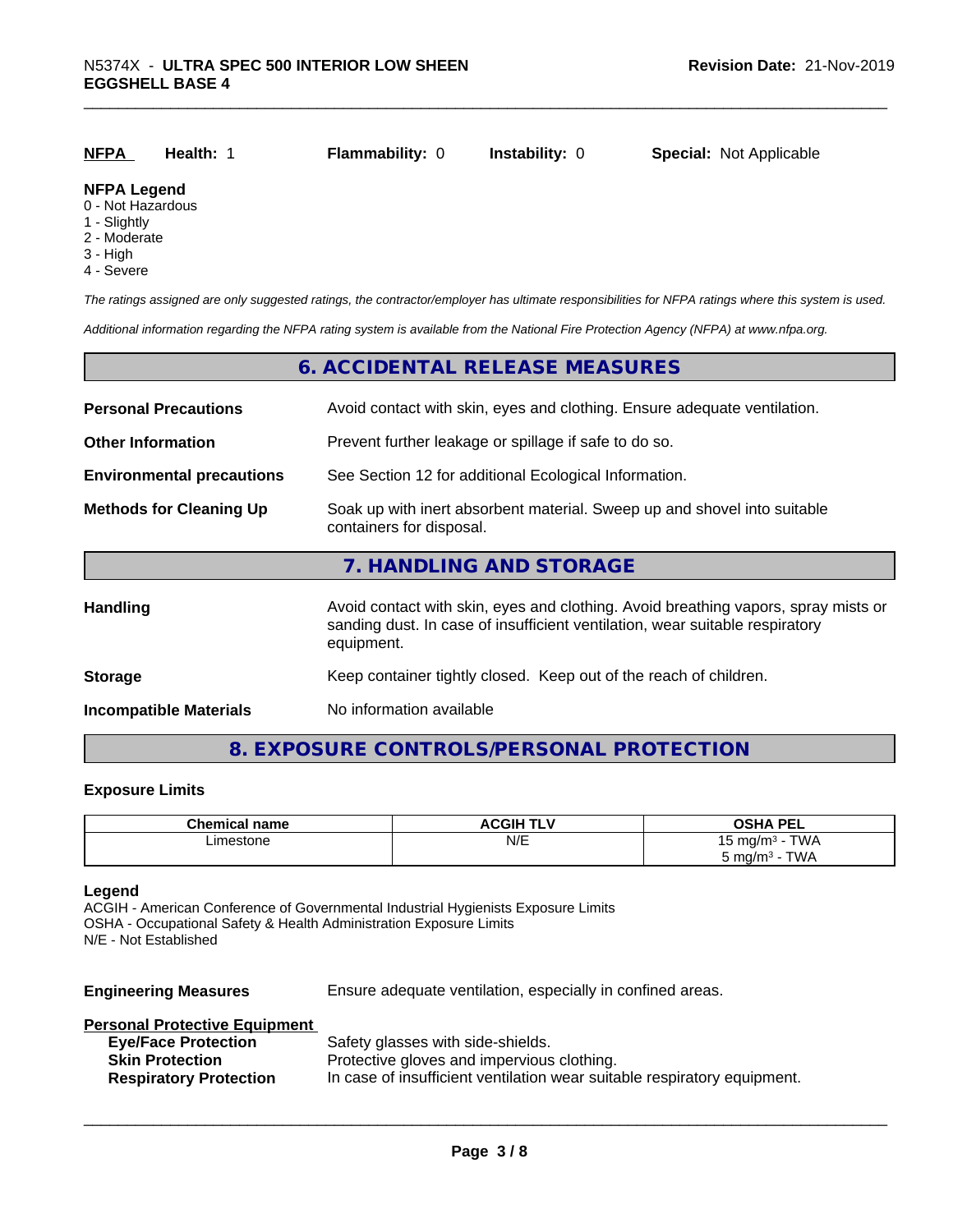**Hygiene Measures** Avoid contact with skin, eyes and clothing. Remove and wash contaminated clothing before re-use. Wash thoroughly after handling.

#### **9. PHYSICAL AND CHEMICAL PROPERTIES**

**Appearance** liquid **Odor** little or no odor **Odor Threshold**<br> **Density (Ibs/gal)**<br> **Density (Ibs/gal)**<br> **Density (Ibs/gal)**<br> **Density (Ibs/gal) Density (lbs/gal) Specific Gravity** 1.19 - 1.23 **pH**<br>
Viscosity (cps) The Contract of the Contract of the Viscosity (cps) and Viscosity (cps) **Solubility(ies)** No information available **Water solubility Mater Solubility**<br> **Evaporation Rate** Mate No information available **Vapor pressure** No information available **Vapor density Vapor density No information available Wt. % Solids** 45 - 55 **Vol. % Solids** 35 - 45 **Wt. % Volatiles Vol. % Volatiles** 55 - 65 **VOC Regulatory Limit (g/L)** 0 **Boiling Point (°F)** 212 **Boiling Point (°C)** 100 **Freezing point (°F)** 32 **Freezing Point (°C)** 0 **Flash point (°F)**<br> **Flash Point (°C)**<br> **Flash Point (°C)**<br> **C Flash Point (°C) Method** Not applicable **Flammability (solid, gas)** Not applicable Not applicable<br>
Upper flammability limit: Not applicable **Upper flammability limit:**<br> **Lower flammability limit:**<br>
Not applicable<br>
Not applicable **Lower flammability limit: Autoignition Temperature (°F)**<br> **Autoignition Temperature (°C)**<br> **Autoignition Temperature (°C)**<br>
Mo information available **Autoignition Temperature (°C) Decomposition Temperature (°F)** No information available **Decomposition Temperature (°C)**<br> **Partition coefficient**<br> **Partition coefficient**<br> **No** information available

**Viscosity (cps)** No information available **Evaporation Rate** No information available **No information available** 

#### **10. STABILITY AND REACTIVITY**

| <b>Reactivity</b>                         | Not Applicable                           |
|-------------------------------------------|------------------------------------------|
| <b>Chemical Stability</b>                 | Stable under normal conditions.          |
| <b>Conditions to avoid</b>                | Prevent from freezing.                   |
| <b>Incompatible Materials</b>             | No materials to be especially mentioned. |
| <b>Hazardous Decomposition Products</b>   | None under normal use.                   |
| <b>Possibility of hazardous reactions</b> | None under normal conditions of use.     |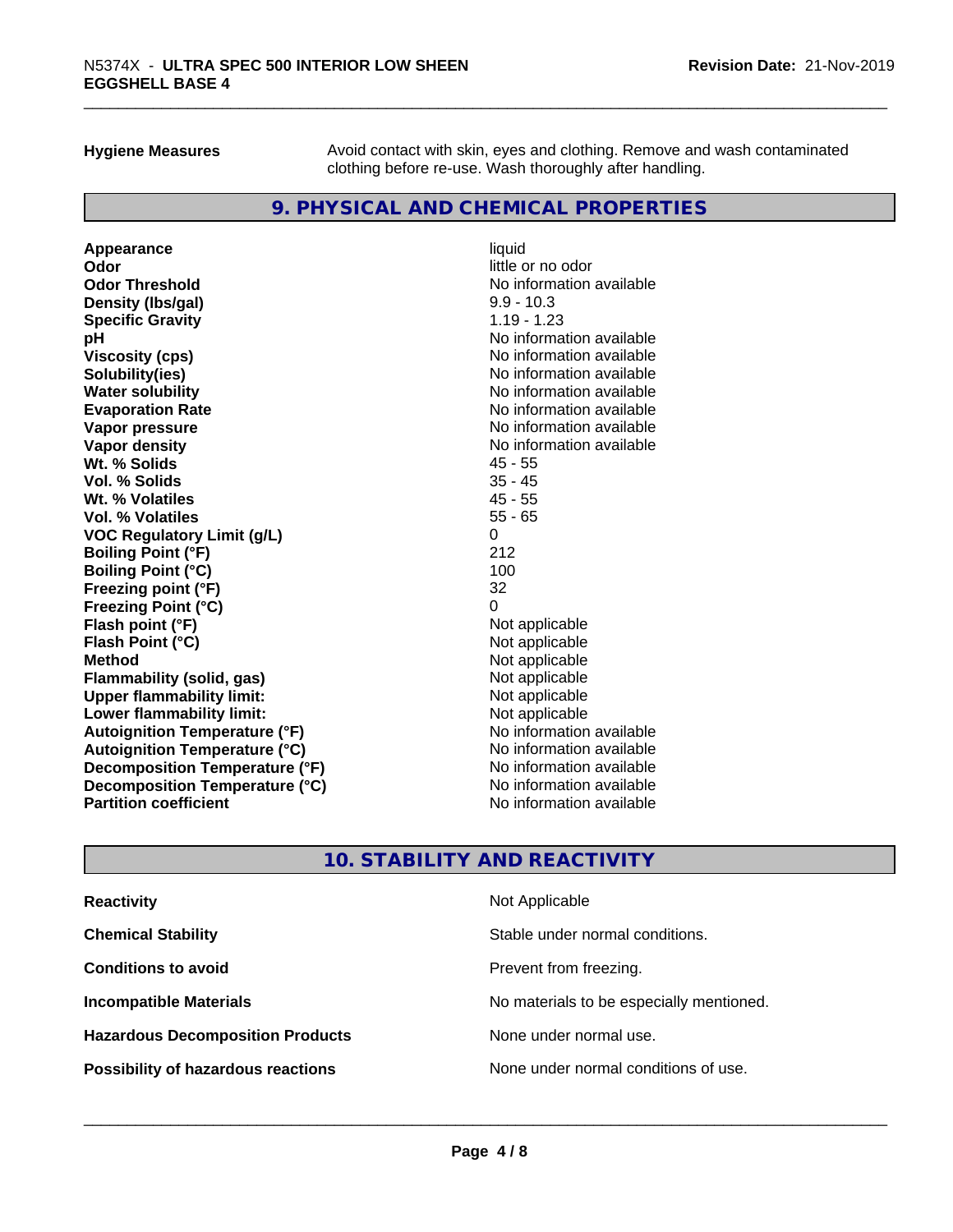### **11. TOXICOLOGICAL INFORMATION**

| <b>Product Information</b>                                                                            |                                                                                 |                                           |                                                                                   |  |
|-------------------------------------------------------------------------------------------------------|---------------------------------------------------------------------------------|-------------------------------------------|-----------------------------------------------------------------------------------|--|
| Information on likely routes of exposure                                                              |                                                                                 |                                           |                                                                                   |  |
| <b>Principal Routes of Exposure</b>                                                                   |                                                                                 | Eye contact, skin contact and inhalation. |                                                                                   |  |
| <b>Acute Toxicity</b>                                                                                 |                                                                                 |                                           |                                                                                   |  |
|                                                                                                       |                                                                                 |                                           |                                                                                   |  |
| <b>Product Information</b>                                                                            | No information available                                                        |                                           |                                                                                   |  |
| Symptoms related to the physical, chemical and toxicological characteristics                          |                                                                                 |                                           |                                                                                   |  |
| <b>Symptoms</b>                                                                                       | No information available                                                        |                                           |                                                                                   |  |
| Delayed and immediate effects as well as chronic effects from short and long-term exposure            |                                                                                 |                                           |                                                                                   |  |
| Eye contact                                                                                           | May cause slight irritation.                                                    |                                           |                                                                                   |  |
| <b>Skin contact</b>                                                                                   |                                                                                 |                                           | Substance may cause slight skin irritation. Prolonged or repeated contact may dry |  |
|                                                                                                       | skin and cause irritation.                                                      |                                           |                                                                                   |  |
| <b>Inhalation</b>                                                                                     | May cause irritation of respiratory tract.                                      |                                           |                                                                                   |  |
| Ingestion                                                                                             | Ingestion may cause gastrointestinal irritation, nausea, vomiting and diarrhea. |                                           |                                                                                   |  |
| <b>Sensitization</b>                                                                                  | No information available                                                        |                                           |                                                                                   |  |
| <b>Neurological Effects</b>                                                                           | No information available.                                                       |                                           |                                                                                   |  |
| <b>Mutagenic Effects</b>                                                                              | No information available.                                                       |                                           |                                                                                   |  |
| <b>Reproductive Effects</b>                                                                           | No information available.                                                       |                                           |                                                                                   |  |
| <b>Developmental Effects</b>                                                                          | No information available.                                                       |                                           |                                                                                   |  |
| <b>Target organ effects</b>                                                                           | No information available.                                                       |                                           |                                                                                   |  |
| <b>STOT - single exposure</b>                                                                         | No information available.                                                       |                                           |                                                                                   |  |
| <b>STOT - repeated exposure</b>                                                                       | No information available.                                                       |                                           |                                                                                   |  |
| Other adverse effects                                                                                 | No information available.                                                       |                                           |                                                                                   |  |
| <b>Aspiration Hazard</b>                                                                              | No information available                                                        |                                           |                                                                                   |  |
| <b>Numerical measures of toxicity</b>                                                                 |                                                                                 |                                           |                                                                                   |  |
| The following values are calculated based on chapter 3.1 of the GHS document                          |                                                                                 |                                           |                                                                                   |  |
| <b>ATEmix (oral)</b>                                                                                  | 67583 mg/kg                                                                     |                                           |                                                                                   |  |
|                                                                                                       |                                                                                 |                                           |                                                                                   |  |
| <b>Component Information</b>                                                                          |                                                                                 |                                           |                                                                                   |  |
| Chemical name                                                                                         | Oral LD50                                                                       | Dermal LD50                               | <b>Inhalation LC50</b>                                                            |  |
| Kaolin, calcined<br>92704-41-1                                                                        | > 2000 mg/kg (Rat)                                                              |                                           |                                                                                   |  |
| Carcinogenicity<br>There are no known carcinogenic chemicals in this product above reportable levels. |                                                                                 |                                           |                                                                                   |  |

#### **Legend**

IARC - International Agency for Research on Cancer NTP - National Toxicity Program OSHA - Occupational Safety & Health Administration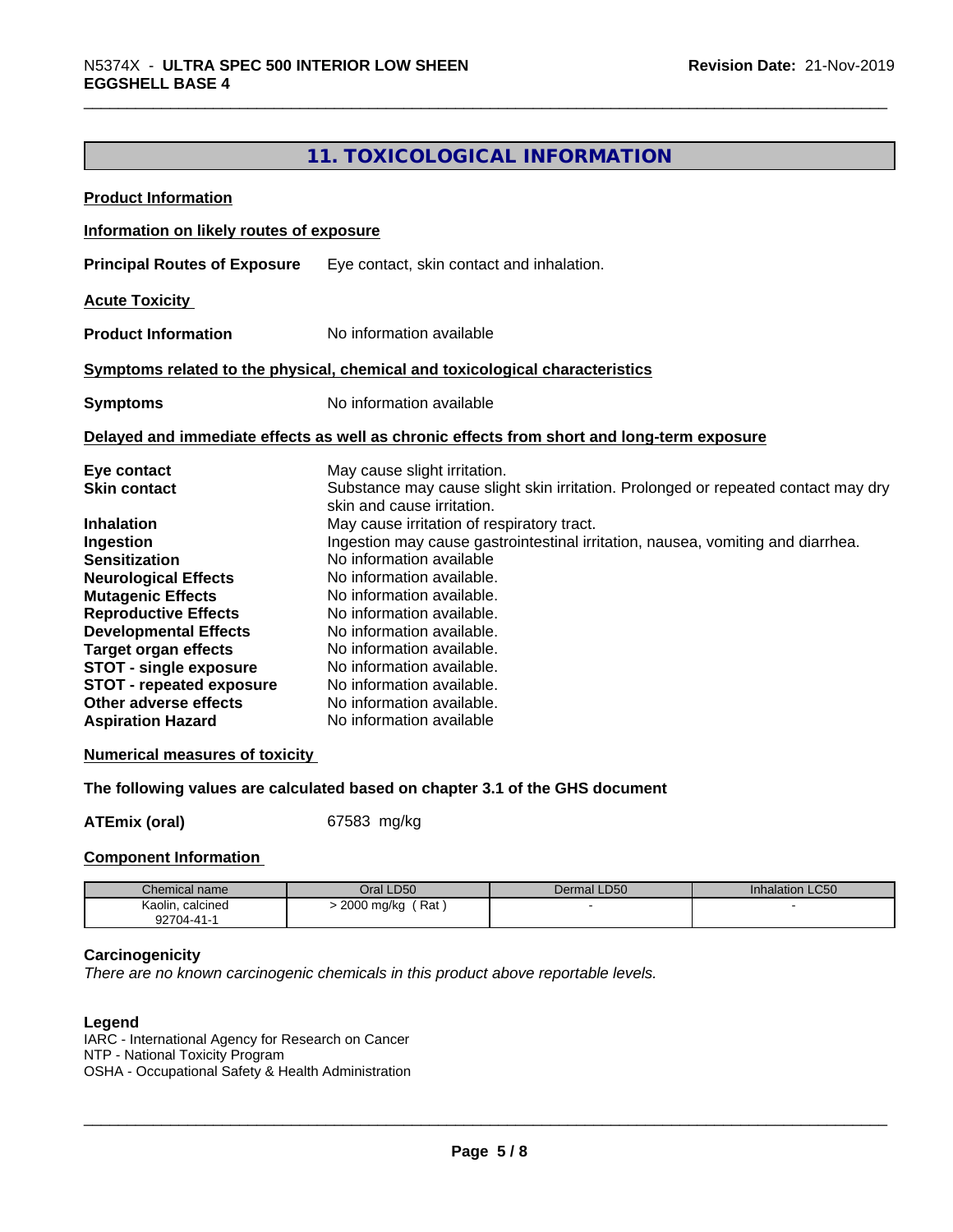#### **12. ECOLOGICAL INFORMATION**

#### **Ecotoxicity Effects**

The environmental impact of this product has not been fully investigated.

#### **Product Information**

**Acute Toxicity to Fish** No information available

#### **Acute Toxicity to Aquatic Invertebrates**

No information available

**Acute Toxicity to Aquatic Plants**

No information available

#### **Persistence / Degradability**

No information available.

#### **Bioaccumulation**

There is no data for this product.

#### **Mobility in Environmental Media**

No information available.

#### **Ozone**

No information available

#### **Component Information**

#### **Acute Toxicity to Fish**

No information available

#### **Acute Toxicity to Aquatic Invertebrates**

No information available

#### **Acute Toxicity to Aquatic Plants**

No information available

| Not regulated<br><b>DOT</b>                                                                                                                                                                                                                               |  |
|-----------------------------------------------------------------------------------------------------------------------------------------------------------------------------------------------------------------------------------------------------------|--|
| 14. TRANSPORT INFORMATION                                                                                                                                                                                                                                 |  |
| Dispose of in accordance with federal, state, and local regulations. Local<br><b>Waste Disposal Method</b><br>requirements may vary, consult your sanitation department or state-designated<br>environmental protection agency for more disposal options. |  |
| 13. DISPOSAL CONSIDERATIONS                                                                                                                                                                                                                               |  |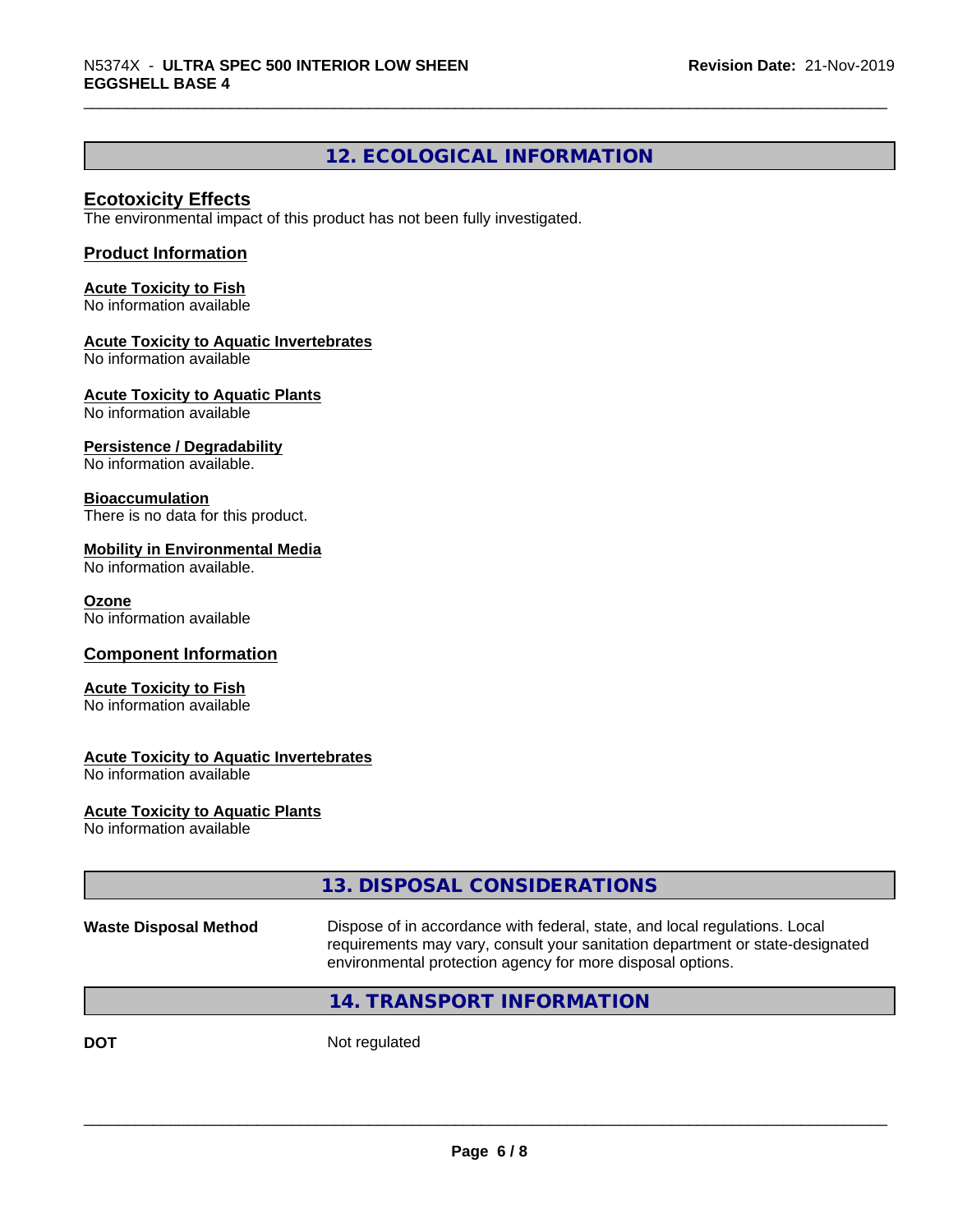| <b>ICAO/IATA</b> | Not regulated |
|------------------|---------------|
|------------------|---------------|

**IMDG / IMO** Not regulated

**15. REGULATORY INFORMATION**

#### **International Inventories**

| <b>TSCA: United States</b> | Yes - All components are listed or exempt. |
|----------------------------|--------------------------------------------|
| <b>DSL: Canada</b>         | Yes - All components are listed or exempt. |

#### **Federal Regulations**

#### **SARA 311/312 hazardous categorization**

| Acute health hazard               | No  |  |
|-----------------------------------|-----|--|
| Chronic Health Hazard             | No. |  |
| Fire hazard                       | No  |  |
| Sudden release of pressure hazard | Nο  |  |
| Reactive Hazard                   | Nο  |  |

#### **SARA 313**

Section 313 of Title III of the Superfund Amendments and Reauthorization Act of 1986 (SARA). This product contains a chemical or chemicals which are subject to the reporting requirements of the Act and Title 40 of the Code of Federal Regulations, Part 372:

*None*

#### **Clean Air Act,Section 112 Hazardous Air Pollutants (HAPs) (see 40 CFR 61)**

This product contains the following HAPs:

*None*

#### **US State Regulations**

#### **California Proposition 65**

**A WARNING:** Cancer and Reproductive Harm– www.P65warnings.ca.gov

#### **State Right-to-Know**

| `hemical name<br>.              | <b>Mass</b><br>.<br>пиэспэ | IAFAAN<br>Ne۱<br>ıa<br>Jer<br>. . | <u>dvania</u> |
|---------------------------------|----------------------------|-----------------------------------|---------------|
| $\sim$ 1000 $\sim$<br>∟imestone |                            |                                   |               |

**Legend**

X - Listed

**16. OTHER INFORMATION**